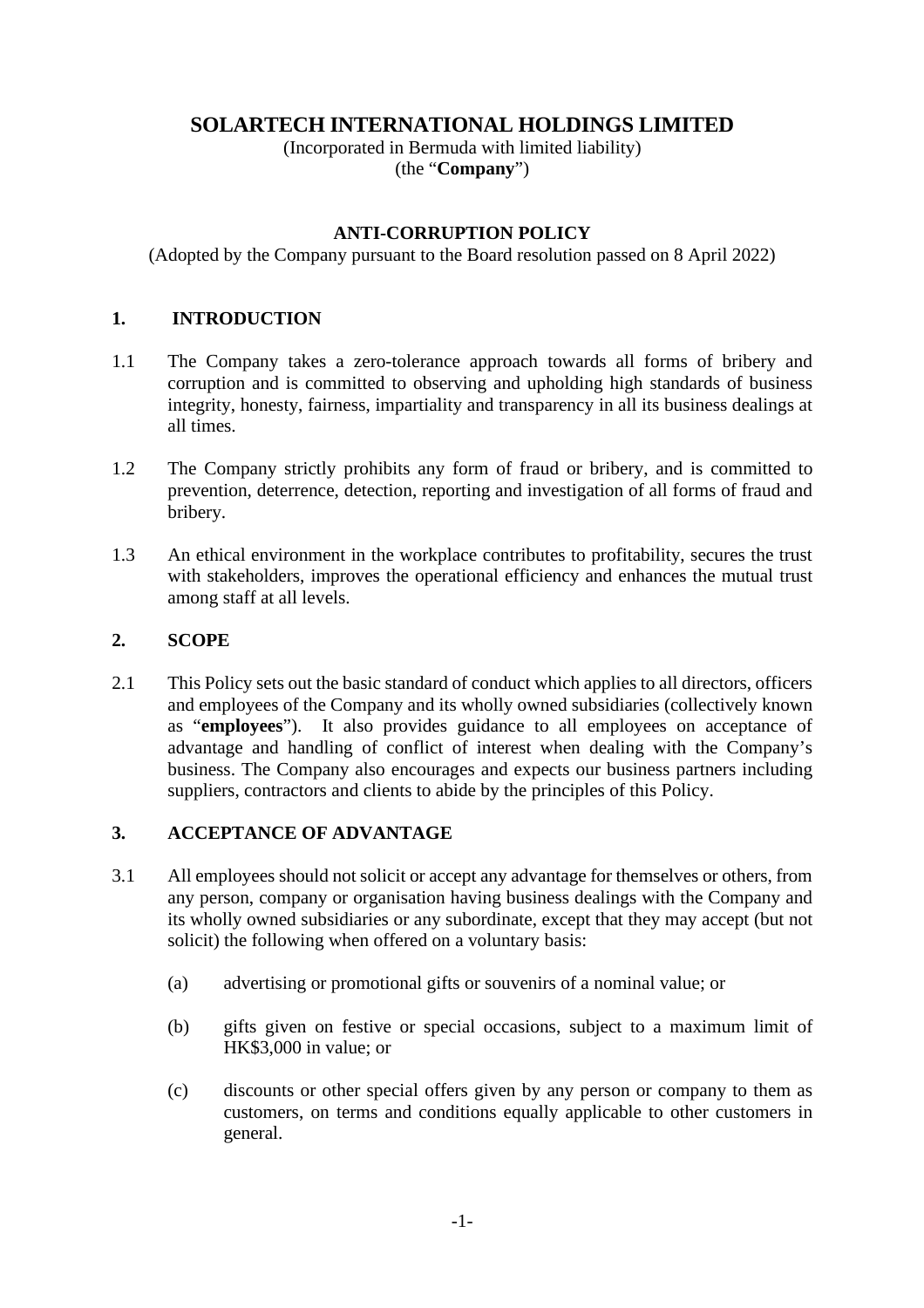- 3.2 Gifts or souvenirs described in paragraph 3.1(a) that are presented to the employees in official functions are deemed as offers to the Company. The employees concerned should report the acceptance to the Company and seek direction as to how to handle the gifts or souvenirs from the company secretary of the Company / Head of Human Resources Department. If employee wishes to accept any advantage not covered in paragraph 3, he / she should also seek permission from the company secretary of the Company / Head of Human Resources Department.
- 3.3 However, employees should decline an offer of advantage if acceptance could affect his / her objectivity in conducting the business of the Company and its wholly owned subsidiaries or induce him / her to act against the interest of the Company and its wholly owned subsidiaries, or acceptance will likely lead to perception or allegation of impropriety.
- 3.4 If employee has to act on behalf of a client in the course of carrying out the business of the Company and its wholly owned subsidiaries, he / she should also comply with any additional restrictions on acceptance of advantage that may be set by the client (e.g. employees performing any duties under a government or public body contract will normally be prohibited from accepting advantages in relation to that contract).

# **4. OFFER OF ADVANTAGE**

4.1 All employees are prohibited from offering advantages to any director, staff member or agent of another company or organisation, for the purpose of influencing such person in any dealing, or any public official, whether directly or indirectly through a third party, when conducting the business of the Company and its wholly owned subsidiaries. Even when an offer of advantage carries no intention of improper influence, it should be ascertained that the intended recipient is permitted by his employer / principal to accept it under the relevant circumstance before the advantage is offered.

## **5. ENTERTAINMENT**

5.1 Although entertainment (e.g. provision of food and drink) is an acceptable form of business and social behaviour, all employees should avoid accepting lavish or frequent entertainment from persons with whom the Company and its wholly owned subsidiaries has / have business dealing (e.g. suppliers or contractors) or from his / her subordinates to avoid placing himself / herself in a position of obligation.

## **6. CONFLICT OF INTEREST**

6.1 All employees should avoid any conflict of interest situation (i.e. situation where their private interest conflicts with the interest of the Company and its wholly owned subsidiaries or the perception of such conflicts. When actual or potential conflict of interest arises, the subject employee should make a declaration to the company secretary of the Company / Head of Human Resources Department.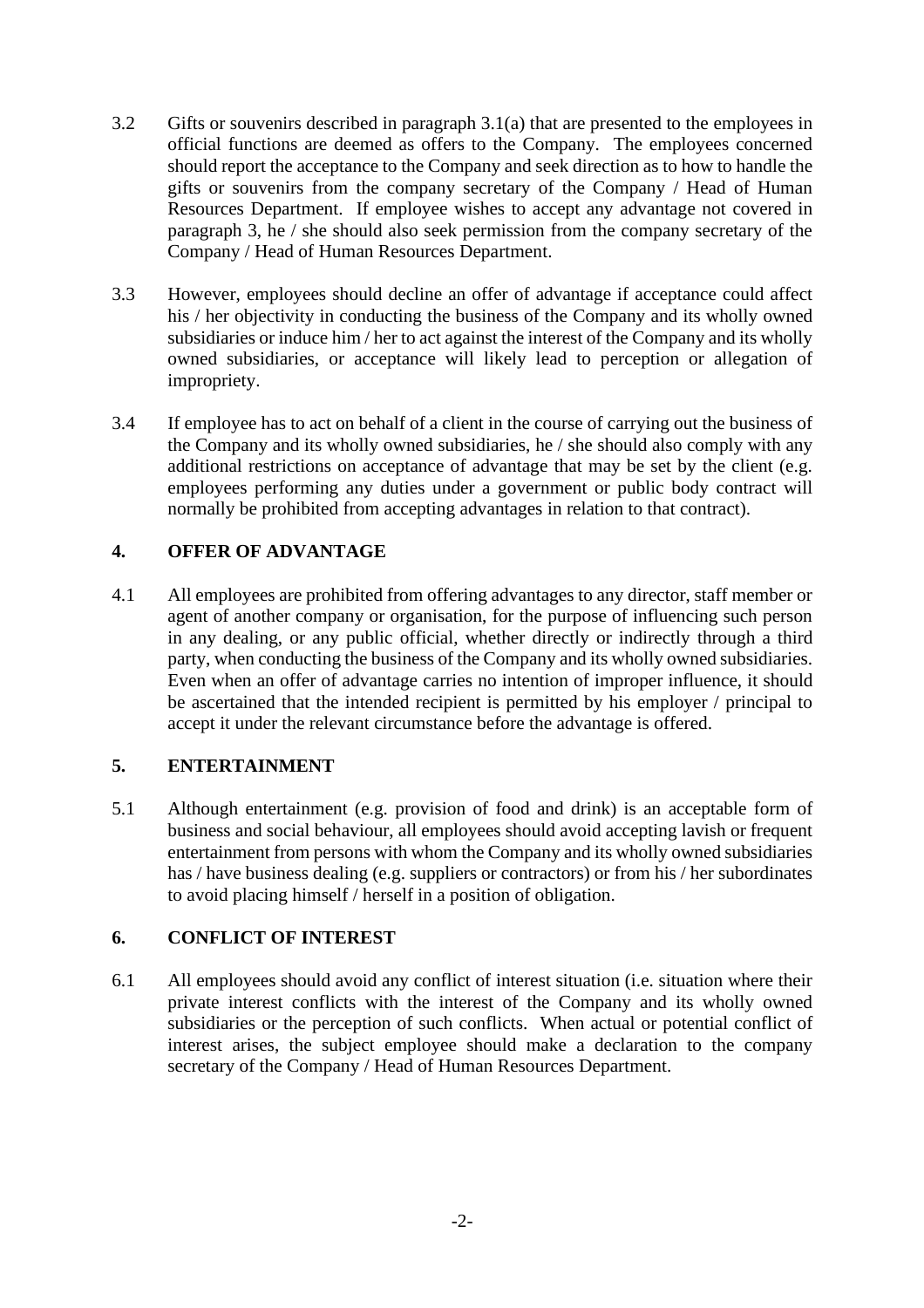- 6.2 Some common examples of conflict of interest are described below but they are by no means exhaustive:
	- (a) An employee involved in a procurement exercise is closely related to or has financial interest in the business of a supplier who is being considered for selection by the Company.
	- (b) One of the candidates under consideration in a recruitment or promotion exercise is a family member, a relative or a close personal friend of the employee involved in the process.
	- (c) A director of the Company has financial interest in a company whose quotation or tender is under consideration by the Board.
	- (d) An employee (full-time or part-time) undertaking part-time work with a contractor whom he is responsible for monitoring.

# **7. RECORDS, ACCOUNTS AND OTHER DOCUMENTS**

7.1 All employees should ensure that all records, receipts, accounts or other documents they submit to the Company give a true representation of the facts, events or business transactions as shown in the documents. Intentional use of documents containing false information to deceive or mislead the Company, regardless of whether there is any gain or advantage involved, is prohibited.

# **8. COMPLIANCE WITH LAWS OF HONG KONG AND IN OTHER JURISDICTIONS**

8.1 All employees must comply with all local laws and regulations when conducting the business of the Company and its wholly owned subsidiaries, and also those in other jurisdictions when conducting business there or where applicable.

Failure to comply with this Policy and applicable laws and regulations relating to anticorruption may result in disciplinary action (which may include immediate termination) and where applicable, criminal prosecution against the parties concerned.

## **9. REPORTING AND INVESTIGATION PROCEDURES**

9.1 If an employee becomes aware of any actual or suspected breach of this Policy, he / she must report such incidents in accordance with the reporting channels and process stated in the Company's Whistleblowing Policy which provides a mechanism for employees and those who deal with the Company and its wholly owned subsidiaries to raise concerns on any suspected impropriety, misconduct or malpractice through confidential reporting channels.